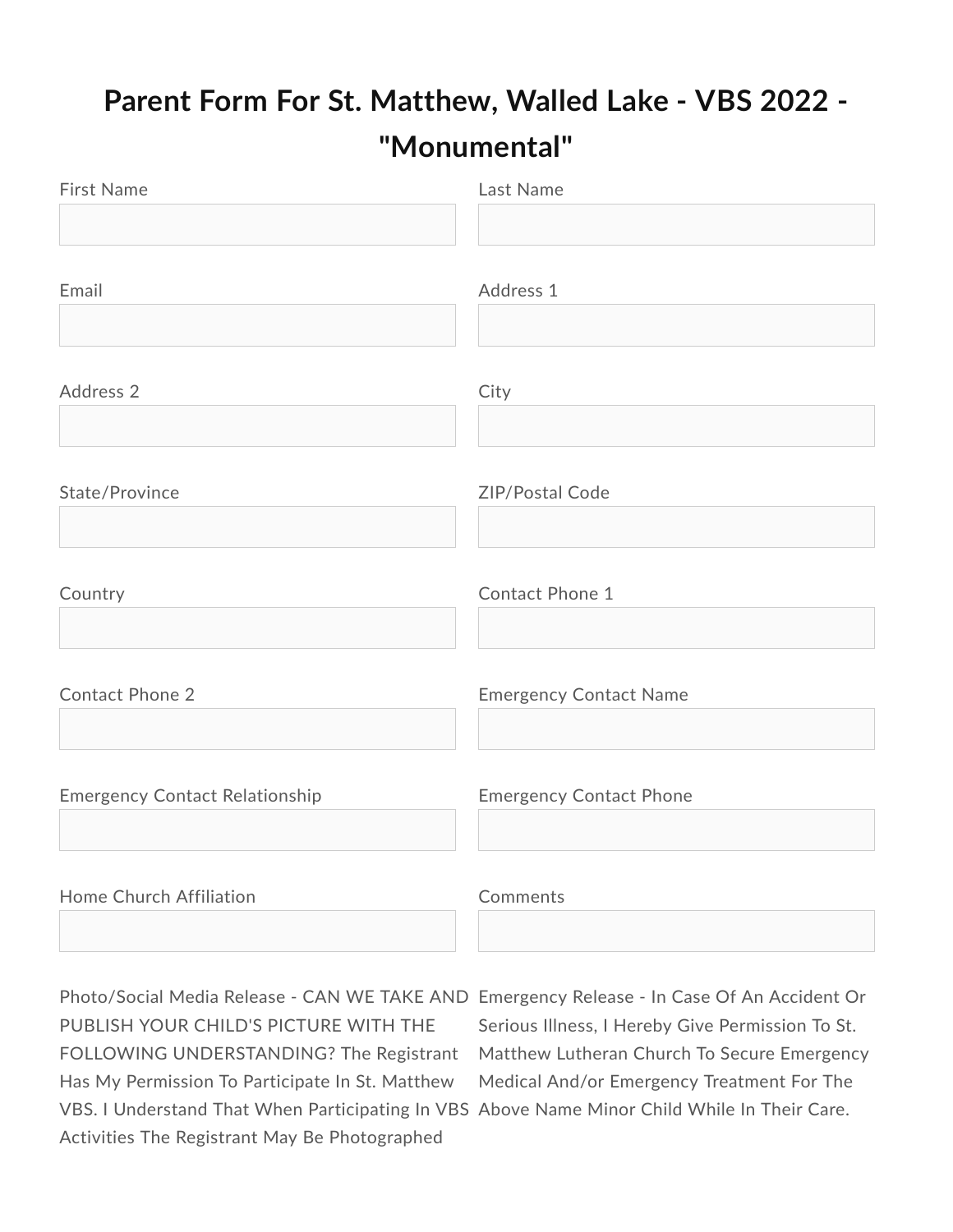For Print, Video, Or Electronic Imaging For The St. Matthew Website And/or Facebook Account; Newspaper Articles, And/or Television Interviews; St. Matthew Promotional Materials/newspaper Articles; Twitter; Or The LCMS MI District Publications. St. Matthew Lutheran Church And School Does Not Publish Any Identifying Information With These Photographs.

What Is Your Newsletter Language Preference?

Choose from: English, Japanese, Korean, Spanish